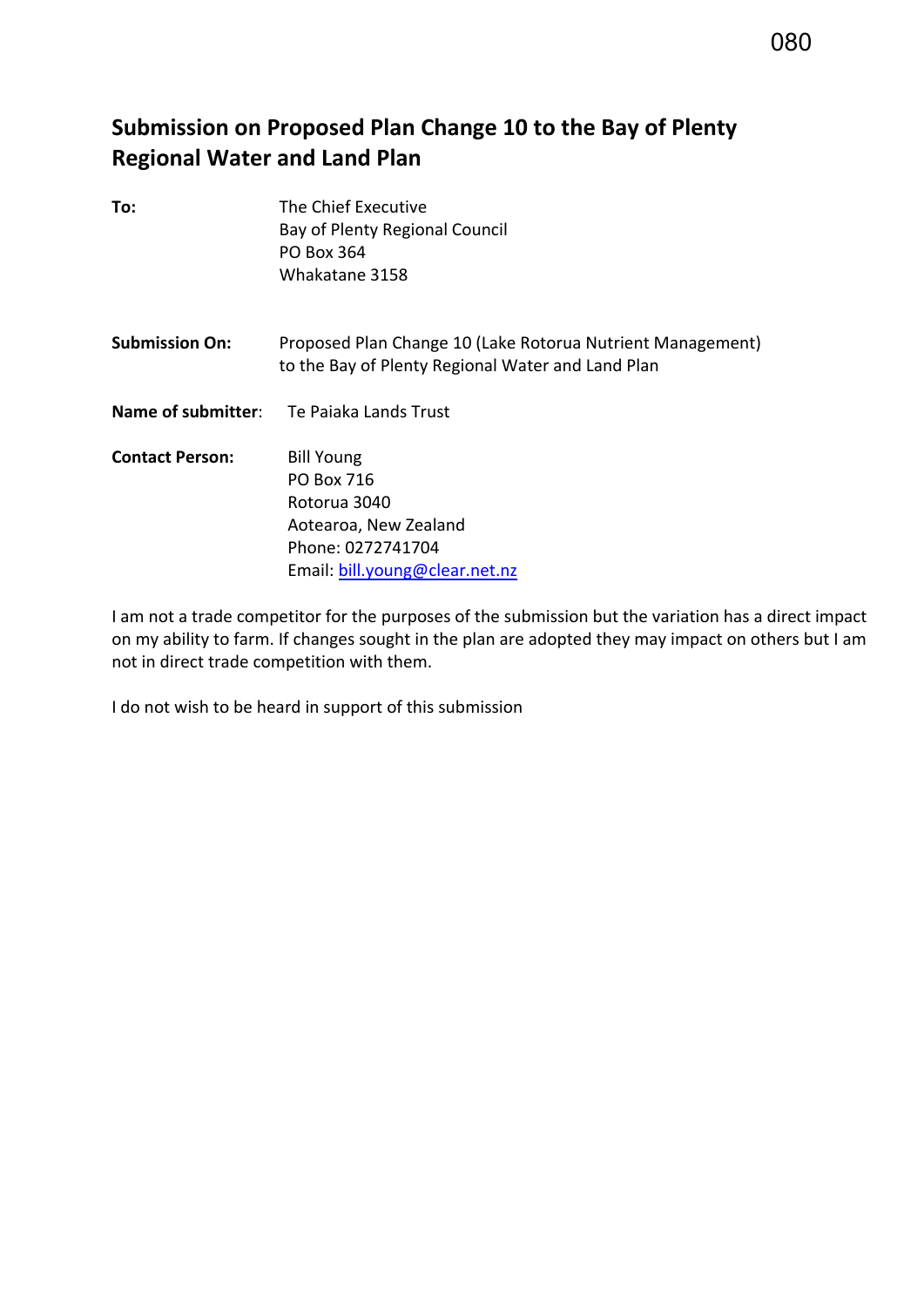#### **SUBMISSION**

## **BACKGROUND**

Te Paiaka Lands Trust is a Whenua Tōpu Trust which manages Māori Land belonging to descendants of Paiaka, a Ngāti Kea/Ngāti Tuara hapū of Te Arawa. Te Paiaka lands extend from Rotorua southward to Horohoro Mountain. Te Paiaka aims to sustainably control their lands. As part of this sustainability the Trust is looking to move away from traditional sources of income (sheep and beef units) and to creatively explore options which will more adequately foster self-reliance and the social, political and economic sustainability of the hapū

Te Paiaka Lands Trust farms a total of 864 hectares of land of which 466 hectares is effective farmed area. Of this total land holding some 707 hectares (347 hectares effective) is located within the Lake Rotorua catchment and is therefore directly affected by the proposed changes. Within this is a total of 77ha that is lease land from a neighbouring Māori Trust.

The farm is located at the top of Utuhina Road on the south western edge of the Lake Rotorua catchment and is primarily within the Utuhina Stream catchment. Approximately 150ha of the land is located in the Tureporepo Valley and feeds into Lake Rotorua through the Puarenga Stream.

The effective area of the farm is operated as a dairy grazing, beef and sheep farm with the balance of the farm in either native bush or pine forest.

#### **CURRENT MANAGEMENT**

Since the Trust took back the control of its land in 2001 there has been a significant focus on operating a profitable and sustainable farming business. The Trust is reliant on the farming operation as the sole provider of income to the Trust to support its activities.

Since 2001 the Trust has focused heavily on the improvement of the land that it operates to ensure the goals of the Trust can be met both now an in the future. This has included:

- Installation of a fully reticulated water system to keep stock out of waterways
- Retirement of land in conjunction with the BOPRC in sensitive areas including ensuring that all waterways on the farm have 100% stock exclusion
- Retirement of land in conjunction with Ngā Whenua Rāhui including kawenata's placed in conjunction with the BOPRC
- Removal of winter dairy cows to reduce nitrogen leaching
- Limited nitrogen applications
- Maintaining sensible stocking rates in line with the capability of the land
- Conversion of gorse land to farm production to reduce nitrogen leaching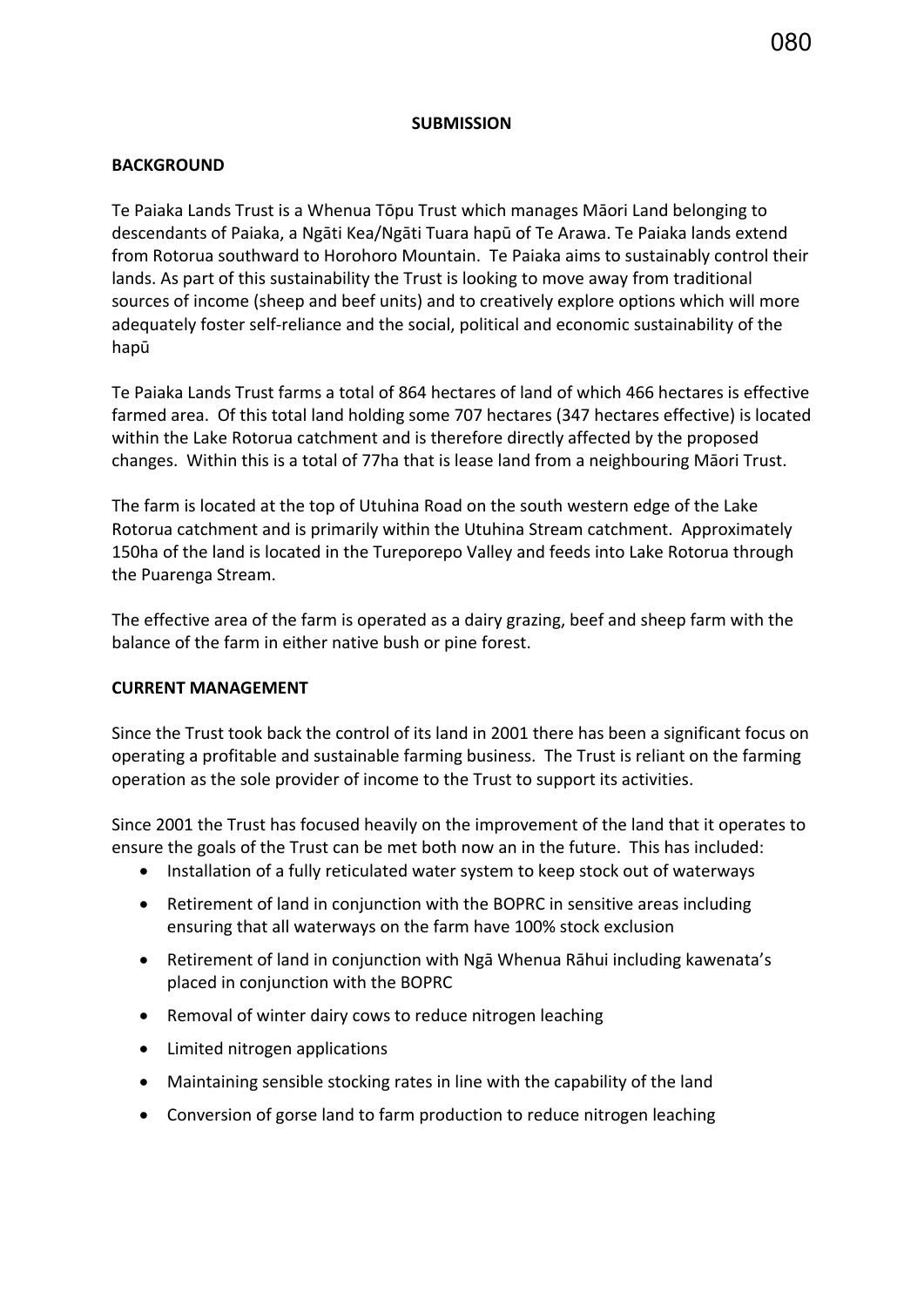Without rules impacting on land use decisions the Trust will be undertaking the following measures in the future:

- Further retirement of steep sidlings and gullies including retirement planting
- Installation of containment bunds on key gullies to reduce sediment flow
- Continued focus on complete gorse eradication across the farm
- Focus on efficient stock policies that will improve profitability but also improve nitrogen efficiency

## **IMPACT OF RULES**

The rules as they are currently proposed will have the following impact on Te Paiaka Lands Trust:

- As a Māori entity with an ever growing shareholder base there is a need to ensure growth of the business to ensure there is the ability to support our people. The current rules will limit the ability to grow the farming operation to achieve this.
- As a farm that was underdeveloped for many years prior to being taken back to our control in 2001 we now become limited by history rather than the quality of our land or current management.
- As a small scale farm we do not have the size, resources and funding to soak up any impact that restrictions will have. Modelling has suggested that the current restrictions would make the farm non-viable in the years to come
- As a Māori entity we are focused on cash returns rather than growth of equity and long term growth of land value (making up 50% of real farm returns) is of no value to us.
- Te Paiaka Lands Trust is currently working with the neigbouring Māori Land Trust to develop and improve their lands. As part of this process there is a significant portion of the land that ids being converted from mature gorse and back into pasture and forestry. This project is being undertaken with the full backing of BOPRC and the Trust has utilised funding avenues available to assist with this. It is a concern that moving forward while this land will be farmed more sustainably and with a lower nitrogen footprint, that this potential land use would be restricted.

#### **WE OPPOSE:**

- Applying nitrogen baselines as currently calculated and the timelines proposed to achieve them
- The current load limit for the catchment
- How the nitrogen discharge limit is calculated and applied to my property
- The allocation of nitrogen within the Lake Rotorua catchment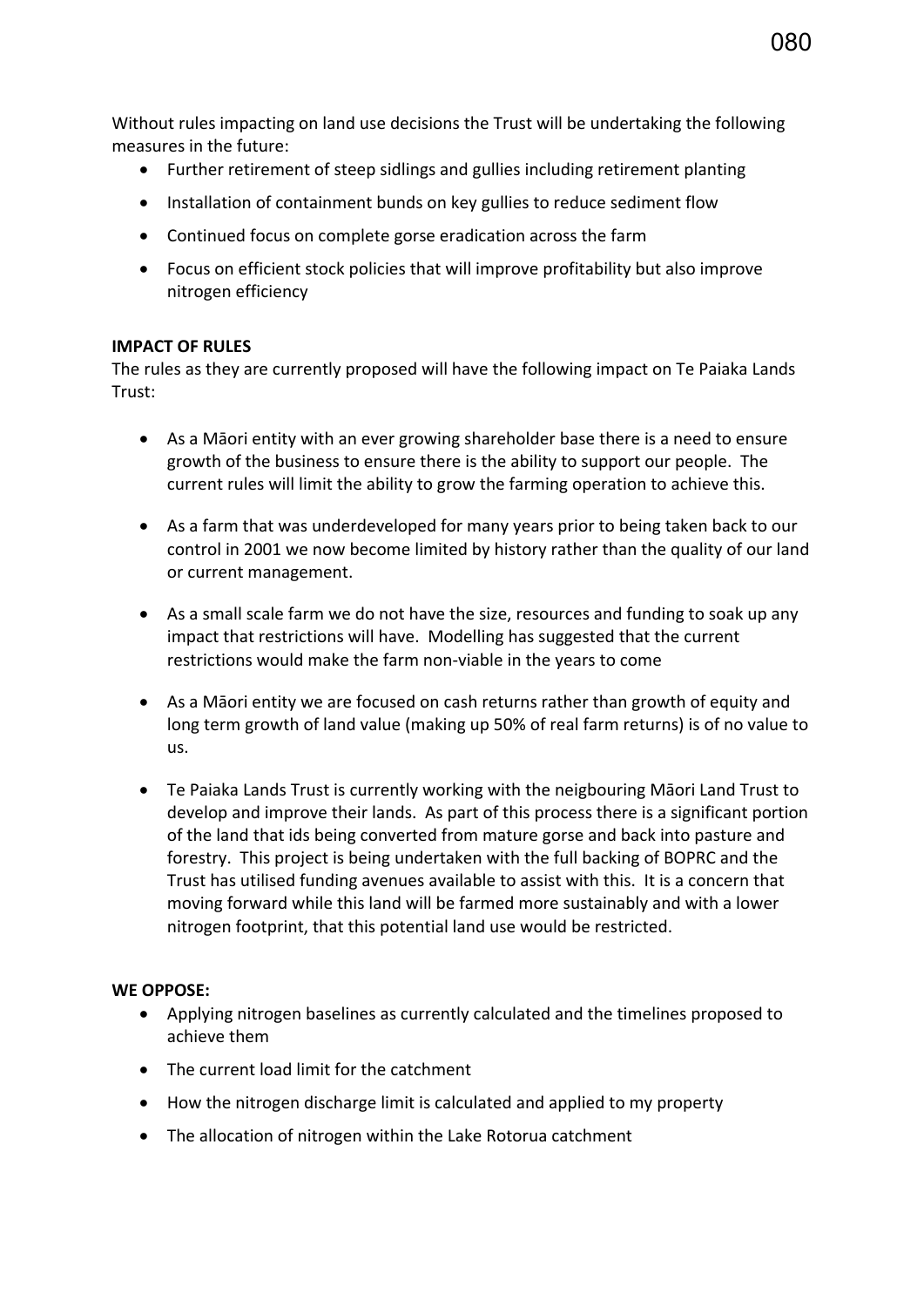#### **WE SEEK THAT THE COUNCIL:**

- Review the load calculation to focus on priorities for achieving water quality outcomes
- Provide flexibility in the plan to allow for ongoing development and flexibility in farm management above the sector average
- Provide for further transition times before the allocation framework applies to allow for increased understanding of the relative contributions and potential loads – amend the property allocation to reflect this
- Extend the years over which the calculation of nitrogen baselines are derived to a rolling average over a four year period and provide the maximum discharge from those years as the baseline
- Review nitrogen allocation and flexibility to lower N discharge properties to better reflect their ultimate productive potential not limited by their current land use
- Take a whole farm approach to reducing discharges into the lake so that all farm mitigations – past current and future are accounted for in determining flexibility of land use
- Only use Overseer as a decision support tool to allow Council and farmers to understand compliance with discharge limits

#### **REASONS FOR OUR SUBMISSION**

- 1. As Māori land owners who will not be selling the land there is a vested interest in ensuring that any land use is completed in the most sustainable manner. This is always the focus, with or without rules.
- 2. We do not have the ability to sell land and move elsewhere if we do not agree with the regulation, process or outcomes.
- 3. We must take a long term view and look for long term solutions. To this end we must ensure that we work with science and ensure there is capacity within regulation to move as science tells us new answers. We must not be fixed in the setting of targets and limits if the science and research is telling us differently. We must ensure adequate reviews
- 4. Sheep, Beef and Cropping Farmers develop farms as economic farm surplus allows this means that limiting Nitrogen discharge now based on the level of the staged sustainable development of the farm will significantly inhibit the ability to continue to undertake staged development and to provide flexibility in land use and stock class mix in a sheep and beef farming system. Our farm is not a high nitrogen loss property but a sustainably managed farm with a long term development plan. The current proposed plan change will restrict our ability to realise the long term land management plan for their properties.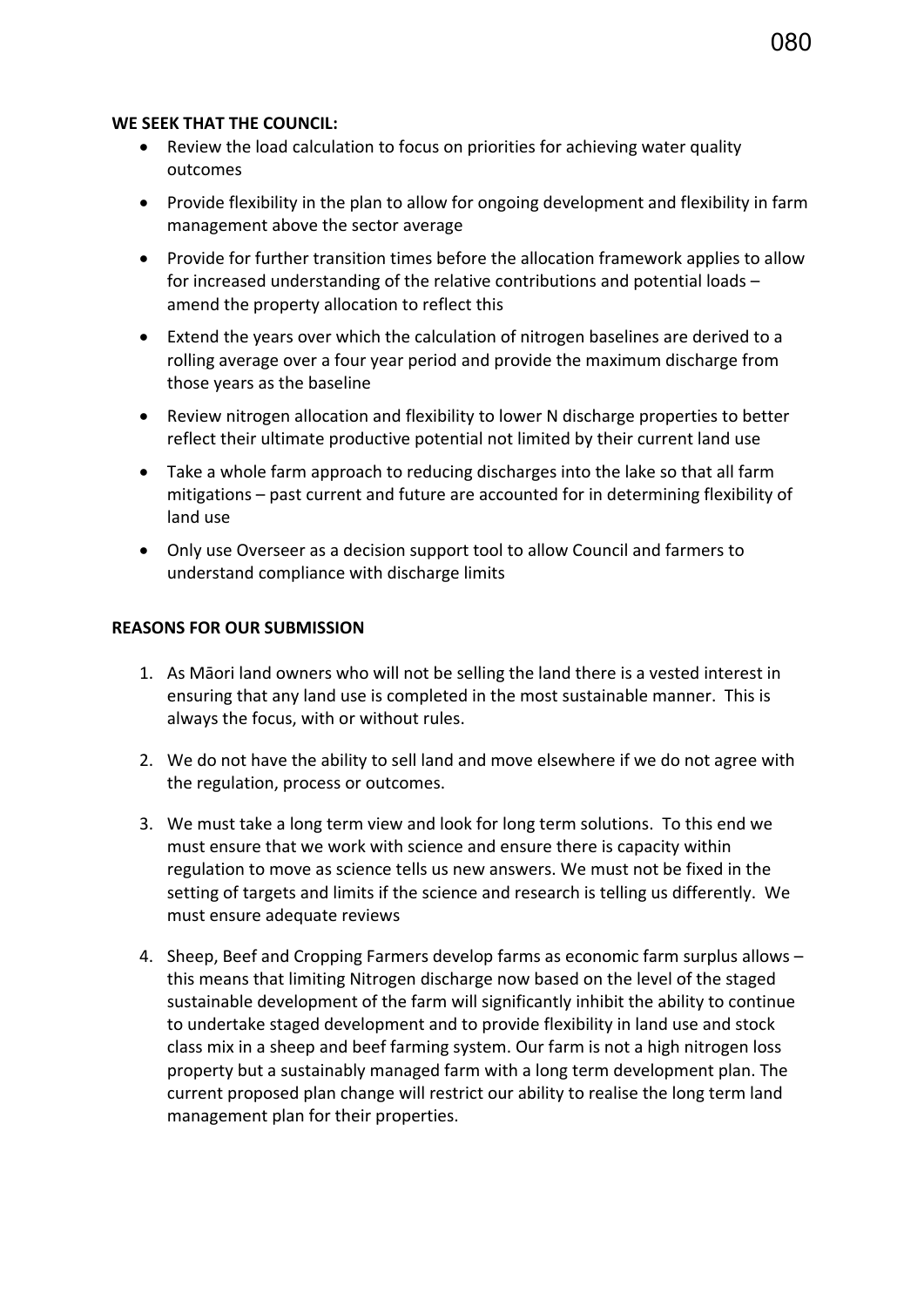- 5. The current plan unnecessarily and unfairly restricts our ability to farm by basing allocation on my current land use not my ability to manage effects or whether the land use is suitable for the productive capacity of the land.
- 6. We support the application made by the Lake Rotorua Primary Producers Collective.